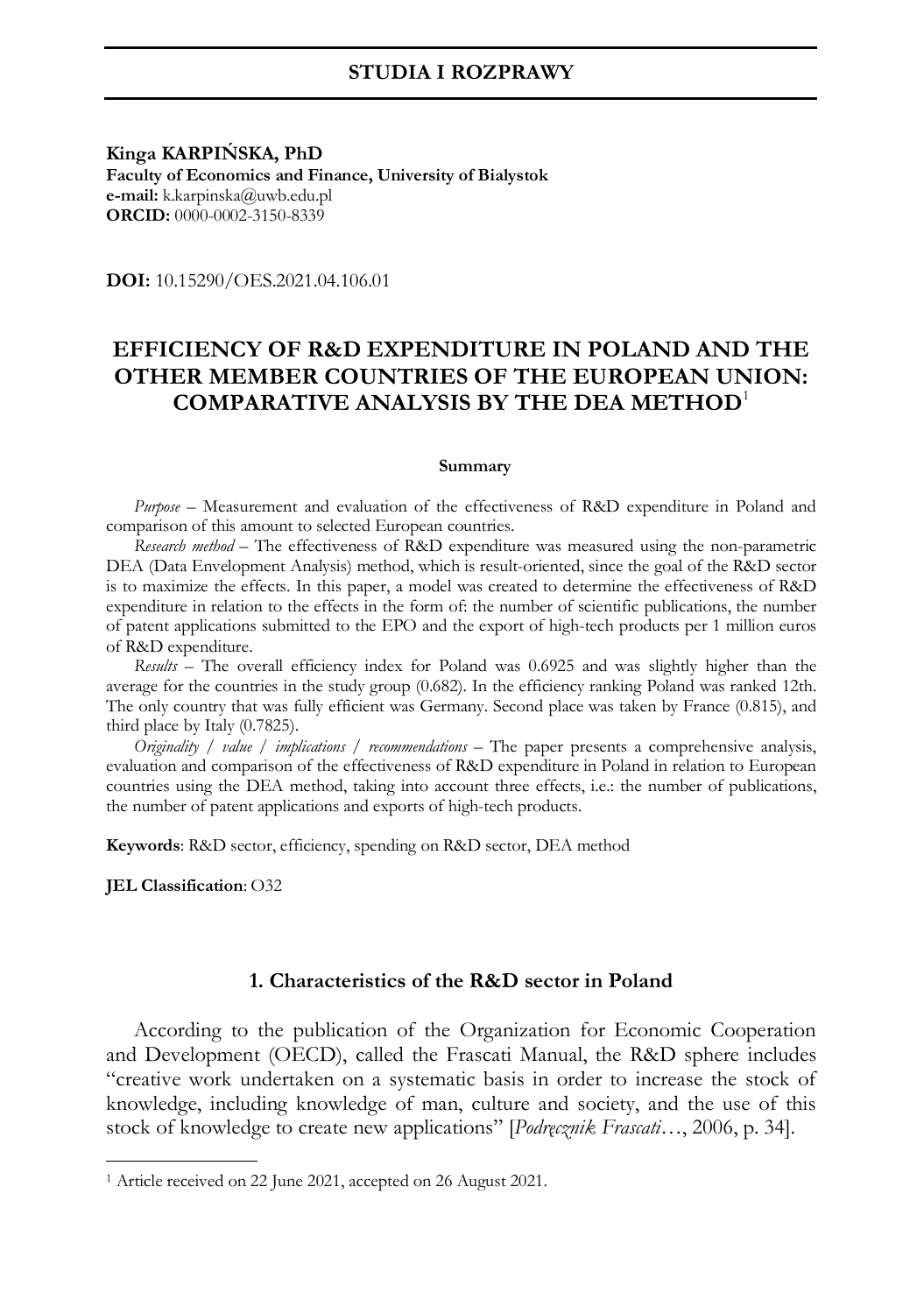The definition given also coincides with the definition in the Oslo Manual, which was developed in collaboration between the OECD and Eurostat, and which deals with the measurement of scientific, technical and innovative activities [*Podręcznik Oslo…*, 2006, p. 96].

All individuals and institutions undertaking activities aimed at increasing the stock of knowledge, as well as finding its practical application, form the so-called research and development sector [Piotrowska, Roszkowska, 2014, p. 154].

R&D activities include [Francik, Pocztowski, 1991, pp. 12-15]:

- Basic research finding new regularities, focused on general relationships, most often these are new theories and laws in science. This research is usually not aimed at practical value, its purpose is to expand knowledge in a given field. It can take the form of free research (no relation to its usefulness, topics are self-defined by researchers) and directed research (commissioned by various institutions on a specific topic). The research area is usually wide, covering general social problems.
- Applied research usually the results of the work of basic research are used, therefore the scope of problems is much narrower than in the case of basic research. This research is focused on solving specific problems and regularities. Its purpose is usually to create new solutions, inventions, etc.
- Development work application of previously acquired knowledge to the production of specific products, materials, systems, technologies or services. Usually it is a continuation of applied research. Its purpose is to verify in practice the results obtained at an earlier stage.

To qualify as research and development, an activity must be novel, creative, unpredictable, methodical, and transferable or reproducible [*Podręcznik Frascati…*, 2006, p. 47].

Referring to the methodology presented in the Frascati Manual, for the purpose of measuring R&D activity the classification of sectors is used, according to which the following are distinguished [*Podręcznik Frascati…*, 2006, p. 31]:

- corporate sector;
- government sector;
- higher education sector;
- private nonprofit sector;
- abroad.

The first four are included in the analysis of R&D expenditure by the executive sector. The "foreign" sector, on the other hand, is included in the compilations conducted due to the sector financing R&D activity. The basic measure of R&D expenditure is the gross domestic expenditure on R&D (GERD) which is the amount of total gross domestic expenditure on R&D performed in the territory of a given country in a given reporting period. Gross domestic expenditure on R&D may be current or capital expenditure [*Podręcznik Frascati…*, 2006, p. 121, 416].

Interest in R&D and, more broadly, in innovative activities is motivated by their significance, which, as the results of research indicate, is expressed in many dimensions. In particular, it is noted that innovation drives economic growth, employment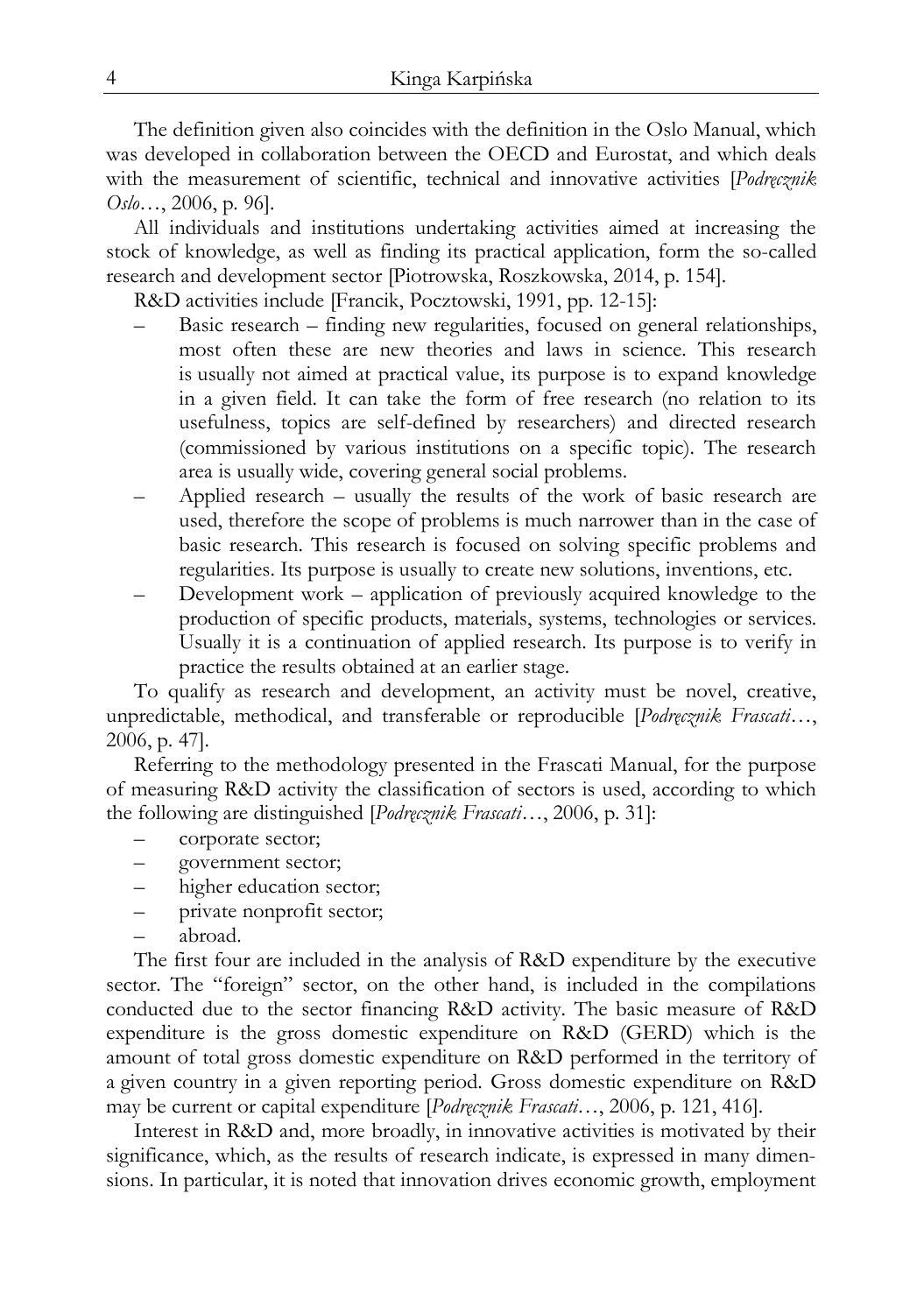and income growth, contributes to improving the quality of life and competitiveness of nations [Atkinson, Ezell, 2014, p. 130]. Innovation activities have a measurable impact on the functioning of enterprises. In this context, it has been, inter alia, argued that innovation has a positive impact on the survival probability of firms [Cefis, Marsili, 2006], R&D intensity significantly increases firms' profitability in the future [Grabińska, Grabiński, 2018, pp. 58-59], and firms engaged in R&D have higher productivity growth than non-innovators [Medda, Piga, 2014, pp. 428-429].

#### 10416,2 11686,7 14352,9 14423,8 16168,2  $18060,7 - 17943$ 20578,5  $112,2$   $100,5$   $25647,8$ 122,8 100,5 112,1 111,7 99,3 114,7 124,6  $\theta$ 20 40 60 80 100 120 140 0 5000 10000 15000 20000 25000 30000 2010 2011 2012 2013 2014 2015 2016 2017 2018 gross domestic expenditure on R&D in mln zł dynamics of change

# **Gross domestic expenditure on R&D (GERD) in millions of PLN (current prices) and its dynamics (previous year = 100) from 2010 to 2018**

Source: own elaboration based on: [www 1].

Between 2010 and 2018, gross domestic expenditure on R&D in Poland increased almost 2.5 times – from PLN 10.4 billion to PLN 25.6 billion (current prices), as shown in chart 1. With the exception of 2016, when a decrease in gross domestic expenditure on R&D was recorded in relation to the previous year (-0.7%), in all analyzed years its value increased year-on-year. The year 2018 turned out to be record-breaking in this respect, bringing an increase in the expenditure in question by approx. ¼ compared to the previous year, which was dictated primarily by a significant increase in gross domestic expenditure on R&D in the business enterprise sector (BERD) – an increase by PLN 3.7 billion; or by 27.7%. At the same time, the expenditure on R&D of the higher education sector increased by  $20.1\%$ , of the government sector – by 6%, and of the private non-commercial institutions  $-$  by 7.4%.

As a consequence of the increase in gross domestic expenditure on R&D activity, its value per capita also increased – from 270.4 PLN in 2010 to 667.7 PLN in 2018. Due to the low dynamics of changes in the number of inhabitants in Poland, the dynamics of gross domestic expenditure on R&D activity per capita was similar to the value of gross domestic expenditure on R&D activity (chart 2).

**CHART 1.**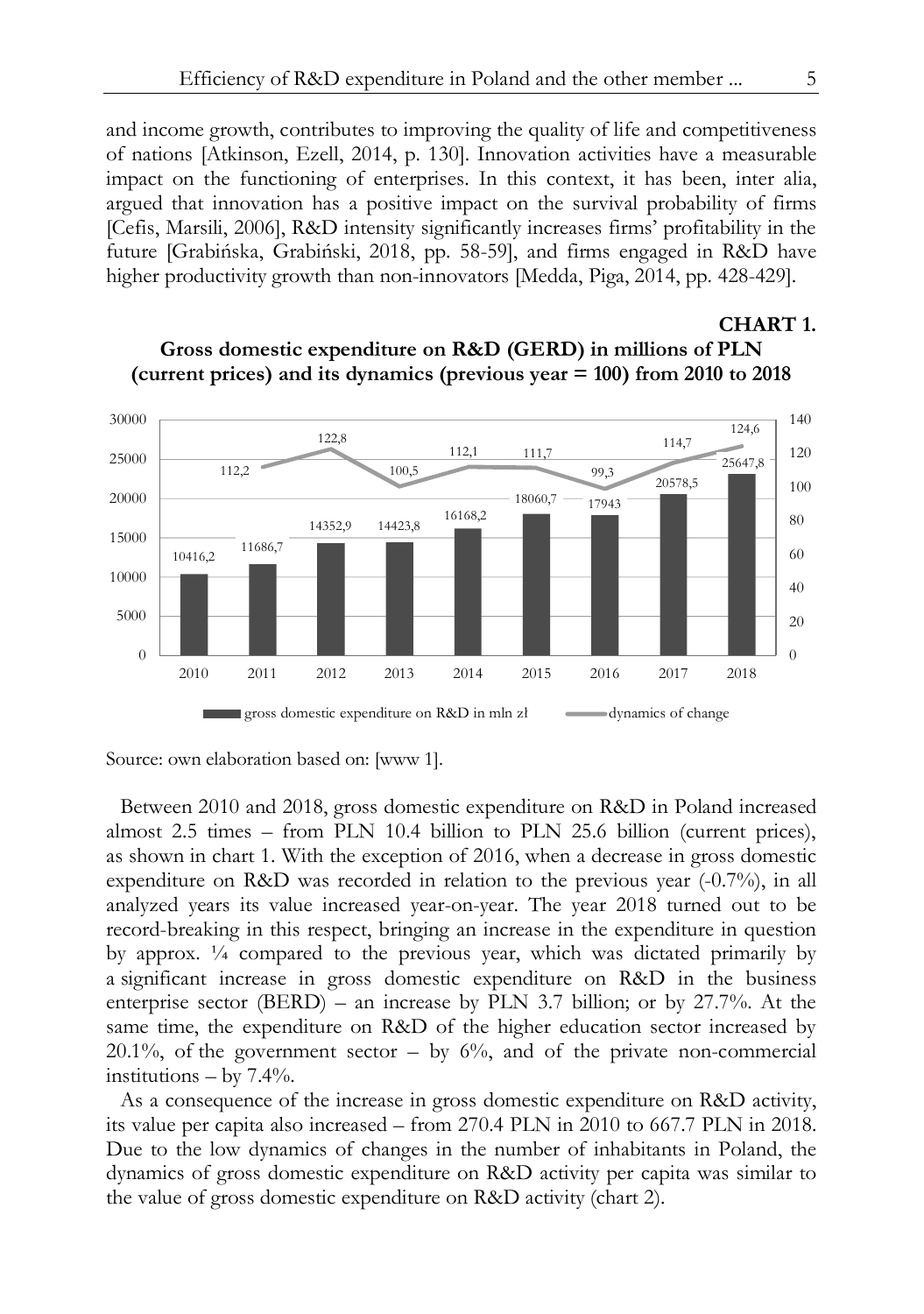## **CHART 2.**



**Gross domestic expenditure on R&D activity per capita in PLN and their dynamics (previous year = 100) in 2010-2018** 

Source: own elaboration based on: [www 1].

As a starting point for comparative analyses of EU countries in terms of their R&D activity, the absolute level of R&D expenditure was taken. Although this level is undoubtedly an insufficient measure to formulate final conclusions of the study, it seems that this approach should not be completely depreciated. It is noted that the analysis of the absolute level of R&D expenditure is important because it allows for assessment of the contribution of a given country to the scientific and technological progress in the world [*Science, technology…*, 2000, p. 28].

The analysis of the structure of R&D expenditure in the EU across countries shows significant disparities in the shares recorded by them. According to the data for 2018, more than half of the total R&D expenditure incurred by EU countries were the shares of three of them – Germany, France and the UK, with Germany alone generating more than 30% of this amount. In the case of half of the Member States, the considered share did not exceed 1%. For Poland it amounted to 1.8%, ranking 12th in terms of the contribution of total R&D expenditure at the EU level [www 2].

The sensitivity of R&D expenditure to the size of the economy makes the R&D intensity indicator a commonly used measure in comparative analyses. Analysis of data from 2010-2018 clearly exposes the differences between EU Member States in their R&D activity measured by the R&D intensity ratio. The average value of the indicator in the period under consideration ranged from 0.47% for Romania to 3.24% for Sweden. High variation is also indicated by the value of the coefficient of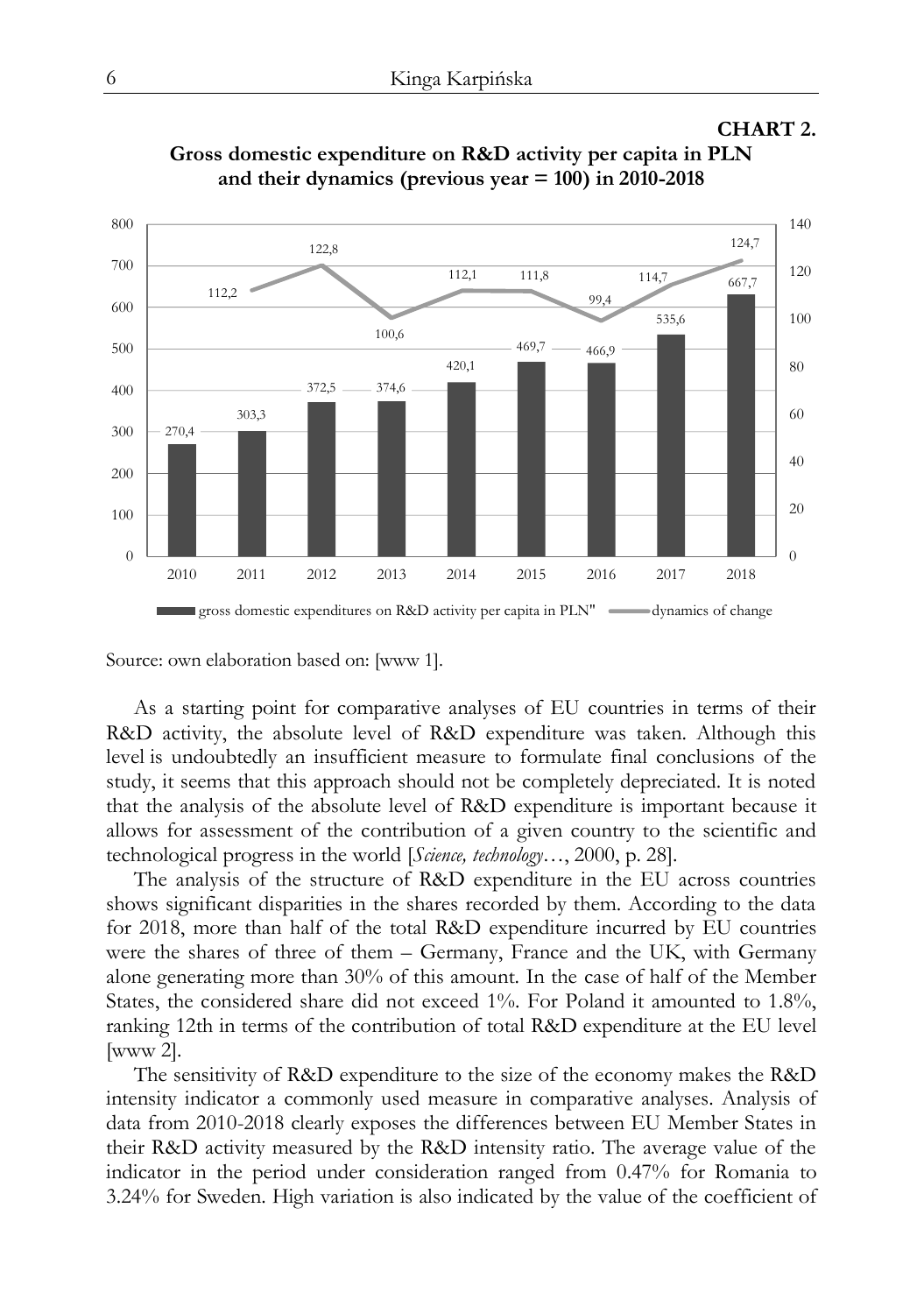variation, exceeding in all analysed years the level of 50%. The analysis of the distribution of the R&D intensity index also shows that in the whole period under consideration, most countries scored below the average. This was also the case for Poland [www 2].

Comparing Member States in terms of R&D intensity, one can see differences between the countries of the so-called old (EU-15) and new Union (EU-13) – the highest positions in the ranking belong to the countries forming the EU before the accession of new members in 2004, while the ranking is closed by the countries joining the Union since 2004. The comparison of the average values of the R&D intensity indicator in these groups for 2018 shows that the EU-15 countries allocated on average twice as much funds in relation to GDP to R&D activities as the EU-13 countries (2.12% against 1.05%). In addition, taking into account the level of GDP per capita in the analysis, for 2018 data, we can see a clear positive relationship between the wealth of a country and R&D intensity [www 2].

## **2. DEA method**

An important element of R&D activity is the measurement of effectiveness. In literature, effectiveness is defined in various and multiple ways. From the point of view of economics, this concept is related to the problem of limitation of resources and unlimited needs. Nordhaus and Samuelson defined efficiency as "one of the main objects, and perhaps even the main object of interest in economics" [Nordhaus, Samuelson, 1995, p. 60].

Efficiency was researched by, among others, Farrell, who defined efficiency as the ratio of effect to input and determined the so-called border efficiency curve, which indicates those objects in a given set that are characterized by the highest effect-input ratio [Farrell, 1957, pp. 253-261].

In this article, the concept presented is a point for defining efficiency. That is, the concept is understood as the relationship between the effects obtained and the expenses incurred. Efficiency defined in this way can be increased in three ways [Zioło, 2012, p. 140]:

- 1. by minimizing inputs with fixed outputs;
- 2. by maximizing effects with fixed inputs;
- 3. by changing both variables, but in favor of the ratio of effects to inputs.

Performance testing methods are divided into three groups: indicative, parametric and non-parametric [Kosmaczewska, 2011, p. 132].

In the ratio approach, financial ratios become the methods of measuring organizational performance. Most often, organizations analyze indicators of profitability, liquidity, turnover, or debt. The calculated indicators become the basis for comparisons over time (values achieved in subsequent reporting periods) and comparisons between organizations, e.g. with organizations operating in the same industry or with benchmark values. The main limitation of this type of analysis, apart from the fact that it is a static study (i.e. the data presented concern a selected, given period,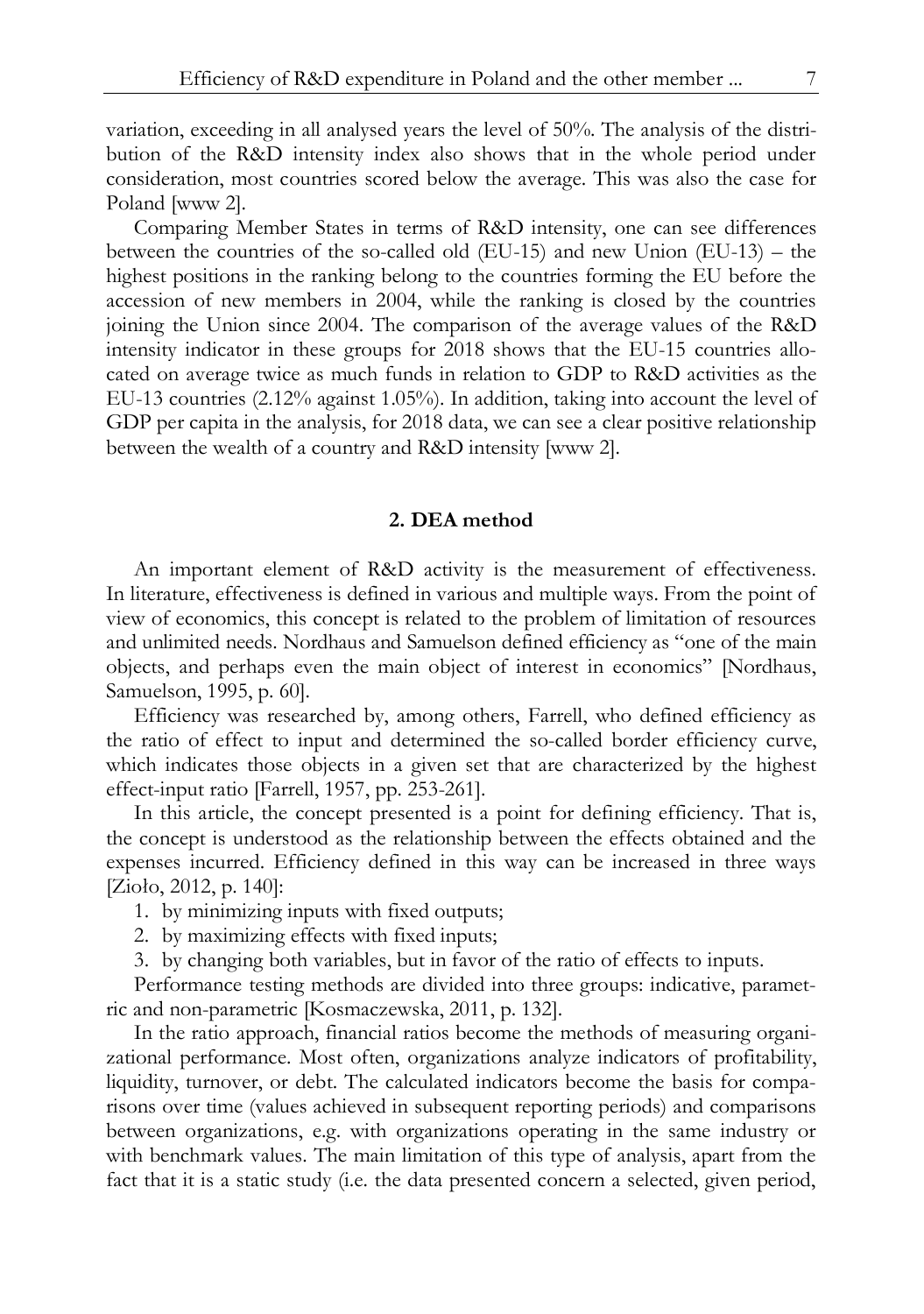e.g. the end of the reporting year), is that it does not allow one-time consideration of many dimensions of the organization's activities [Mielnik, Szambelańczyk, 2006, pp. 5-6].

In addition to simple financial indicators, there are also statistical methods based on an identified functional relationship, these are called parametric methods. They are applied to models with a well-defined structure that needs to be identified. The parametric methods require making assumptions about the form of the production function. This function defines the relationship between inputs and outputs. It gives an answer to the question what maximum output can be obtained with given inputs [Ćwiąkała-Małys, Nowak, 2009, p. 6].

In addition to parametric methods, so-called non-parametric methods are also used in organizations. Efficiency in non-parametric methods is defined as the ratio of actual productivity to the highest possible productivity [Helta, 2009, p. 108; Kao et al., 2011, p. 310].

One of the most important nonparametric methods is the Data Envelopment Analysis method. This method was first presented by Charnes, Cooper and Rhodes in 1978. Using linear programming, they developed the first CCR model (an abbreviation of the first letters of the authors' surnames), in which they assumed fixed effects of the scale. Other models were developed over time, but all were modifications of the CCR model. The second most widely used model is the BCC (an abbreviation of the first letters of the names of its creators: Banker, Charnes and Cooper (1984). The difference between CCR and BCC models concerns scale effects: the former assumes fixed scale effects, while the latter allows for the determination of scale efficiency. Basic DEA models can occur as input-oriented – the assumption of minimization of inputs with a lower bound on the size of results, or as output-oriented – the assumption of maximization of results with an upper bound on the size of inputs [Guzik, 2009, pp. 55-65].

The main assumption of this method is therefore based on Farrel's definition of productivity. In this model, efficiency is defined as [Baran et al., 2015, p. 173]:

$$
efficiency \text{ } index = \frac{\sum_{j}^{J} \mu_{j} y_{j}}{\sum_{i}^{I} v_{i} x_{i}}
$$

where:

*J* – number of results; *I* – number of inputs;  $\mu$ <sup>*j*</sup> – weight of the *j*-th result; *νi* – weights of the *i*-th inputs;  $y_i$  – the size of the *j*-th result;  $x_i$  – the size of the *i*-th inputs.

The DEA method allows the study of the relationship between the level of multiple inputs and multiple effects. In the DEA model, I inputs and J different effects are reduced to single quantities of "synthetic" input and "synthetic" effect, which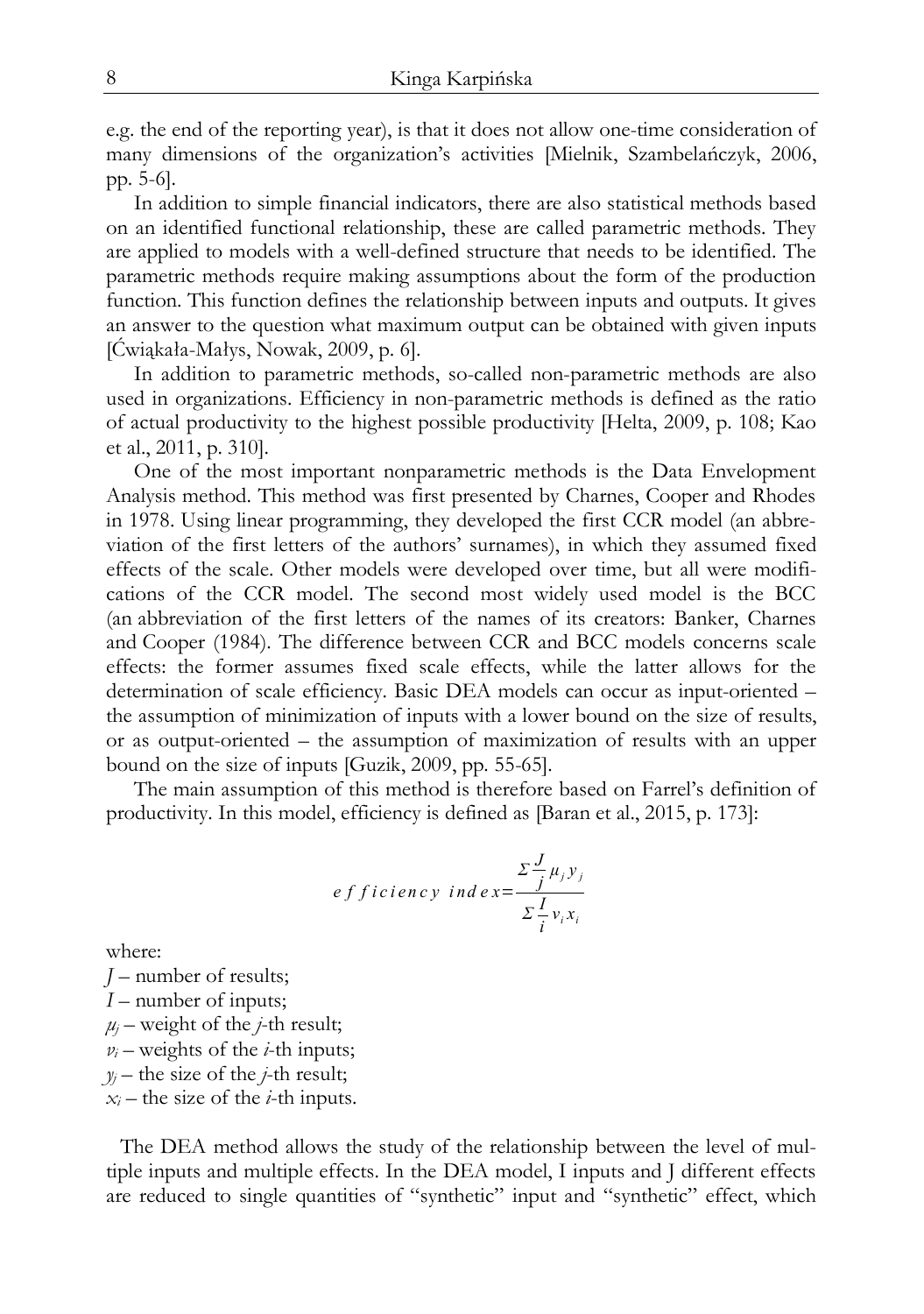are then used in the calculation of a facility performance index [Roll, Hayuth, 1993, pp. 154-156]. In linear programming, this indicator is a function of the objective. In the DEA method, two variants of the objective function can be distinguished: maximization of effects for given inputs or minimization of inputs for given effects [Cooper et al., 2007, p. 70].

The optimized variables are the coefficients, which are the weights of the effect and input quantities, and the effect and input quantities are empirical data [Cooper et al., 2007, pp. 72-75]. The constraint assumes that the quotient of the synthetic effect and the synthetic input is to be less than or equal to unity; without this constraint the task would have infinitely many solutions. The weights of the inputs and effects are set to maximize the above ratio of effects to inputs, and their magnitudes can be equal to or greater than zero. The solution of the objective function by means of linear programming allows to determine the efficiency curve, on which all the most efficient units of the studied community are located.

In the DEA method, the so-called Decision Making Units (DMUs) are taken as the objects of analysis. The relative productivity of a decision making unit in the DEA method is defined on the basis of performance, determined by the relationships between input and output variables in the analyzed units. The efficient units form a benchmark level of efficiency [Cooper et al., 2000, p. 67].

The DEA method is based on the concept of best practice frontier efficiency, which assumes that all units should be able to operate at a given level of productivity, as determined by the efficient units operating in the sector [Nazarko, Chrabołowska, 2005, pp. 38-47]. Units performing below the borderline level of productivity operate inefficiently. The extent of improvement in their efficiency is determined by relating their performance to that of efficient units [Nazarko et al., 2008, pp. 34-43].

The DEA method, as a non-parametric method, does not also require knowledge of the functional relationship between inputs and outputs. The efficiency curve is estimated on the basis of empirical data on the amount of inputs and effects [Thanassoulis, 2003, p. 12].

In studies that attempted to compare the efficiency at the international level, two methods were most often used: parametric SFA (Stochastic Frontier Analysis) and non-parametric DEA (Data Envelopment Analysis). However, the DEA method was more often used to compare the effectiveness of R&D expenditure between countries. Therefore, the measurement and evaluation of the effectiveness of R&D expenditure have been carried out using this method.

One of the first applications of this method for studying the effectiveness of R&D expenditures was a study conducted by Rousseau and Rousseau. In their study, they attempted to examine the relative efficiency of three inputs (GDP value, expenditure on R&D, and the number of economically active people) and two outputs (number of scientific publications and the number of patents) [Rousseau, Rousseau, 1997, pp. 45-53]. On the other hand, Kocher, Luptacik and Sutter [2006, pp. 314-321] used R&D expenditures, number of universities with economics departments and population size as input variables, while they included as outputs: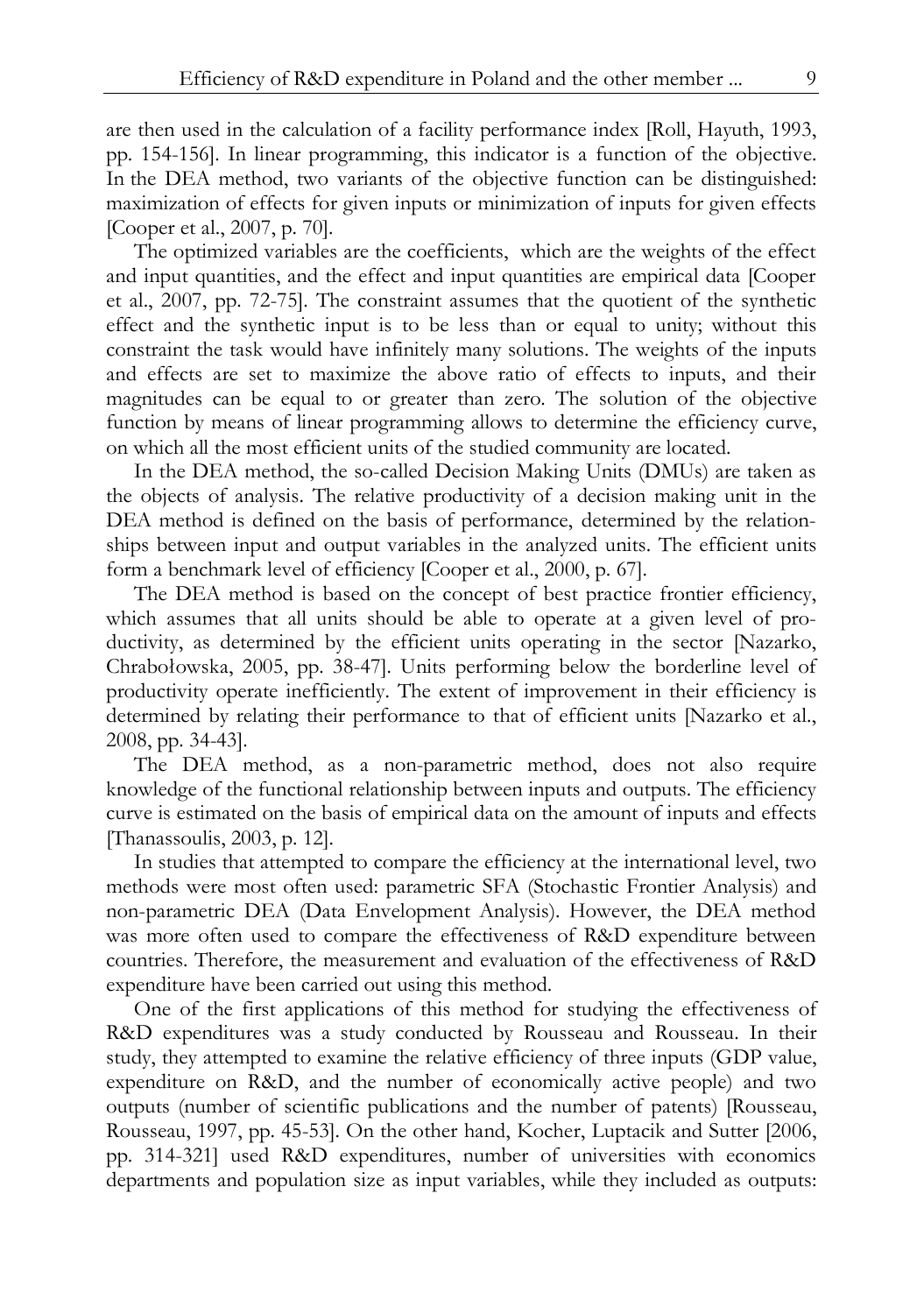the number of publications in ten economics journals with the highest impact factor. Other authors, Lee and Park [2005, pp. 210-217] used two variables as inputs: R&D personnel and R&D expenditures, in turn, the effects were the number of scientific publications, the number of patents, and the balance of payments revenues in technology. In the next presented models (Wang and Huang; Sharma and Thomas; Fu and Yang; Thomas, Jain and Sharma; Usai, Dettori and Gagliardini) usually the number of scientific publications and the number of patents were taken into account as outcome variables, while they differed in the variables used as inputs. In the case of Wang and Huang [2007, pp. 265-270] R&D personnel and accumulated R&D capital were used as variables, while Sharma and Thomas [2008, pp. 483-490] used as many as four variables: R&D personnel, R&D expenditure, population size, and GDP; Fu and Yang [2009, pp. 1207-1213] used as variables: R&D personnel, R&D expenditure and education expenditure, while Thomas, Jain and Sharma [2009, pp. 3-4] used the variables: R&D personnel and R&D expenditure, and the last mentioned authors only R&D expenditure [Usai et al., 2013, pp. 3-10].

Findings indicate that there is no universal set of variables included in inputs and outputs. Their selection is often limited by the availability of data and results from the experience of previous studies. Among inputs, R&D expenditures are the most frequently used. On the other hand, the measures included in the results include: the number of scientific publications and the number of patents.

In this article, effectiveness was examined by comparing expenditure with the direct effects of R&D activity (the number of scientific publications and the number of patents) and the broader effects of R&D investment on the economy (the export of high-tech products). This approach allowed both to identify direct links between R&D expenditures and their effects, and at the same time to take into account the importance of the ability to transform the results of R&D into practical activities, which are so important for the innovation of countries.

Testing the effectiveness of R&D spending using the DEA method requires making the following decisions:

- a) selection of study objects;
- b) selecting the number of models and measures representing inputs and outputs;
- c) determination of the time scope of the study;
- d) selection of the orientation of the models and determination of the approach to scale effects.

The study used a maximization-focused DEA model because the key objective of the R&D sector is to achieve the best possible results rather than to minimize inputs. Consequently, the effects-focused model fits better the specifics of the R&D sector. The model also assumes fixed scale effects because the selected sample of 29 European countries is characterized by not a large number of facilities, compared to that which could be used with variable scale effects.

In this paper, a model of the effectiveness of total expenditure on R&D was created, in which expenditure is treated as an input, and the number of scientific publications, the number of patent applications to the EPO (European Patent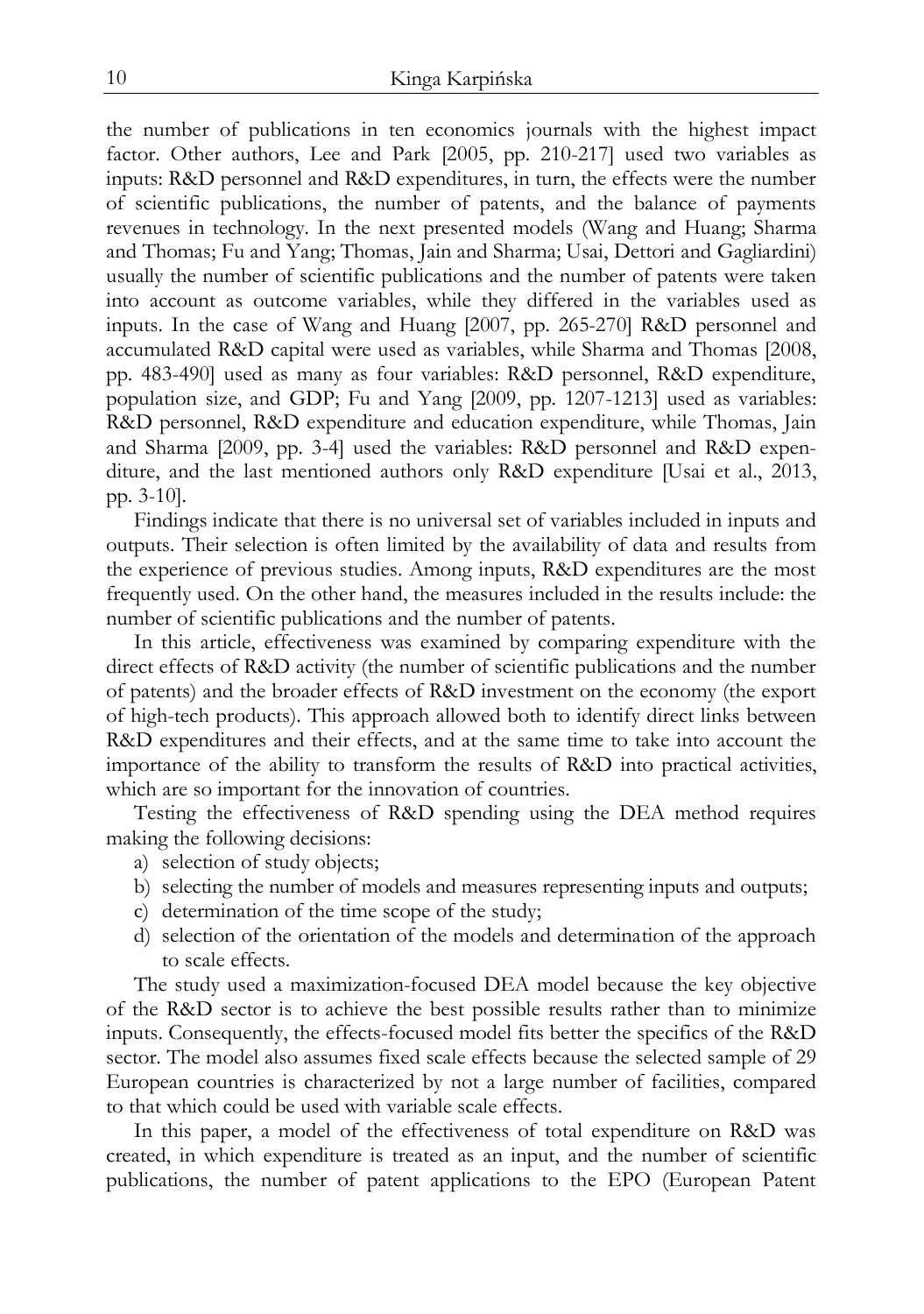Office) and exports of high technology products (technology transfer from research to production) as output. The model refers both to scientific results of R&D activity (scientific publications), inventive results (patents) and effectiveness of converting direct results of R&D activity into broader economic effects. Focusing only on one result, e.g. patents, leads to the narrowing of the field of research, as other objectives of individual R&D activities are not taken into consideration.

It is known that there is a debate in the world literature on the representativeness of the variables adopted. On one hand, the way to measure the scientific result on the basis of publications is a part of a wide debate, in addition, the citability of publications is often criticized by the scientific community. The second issue also concerns patenting. On one hand, it is emphasized that the number of patents perfectly reflects the practical outcome of R&D activity, but some entities use completely different business patents to secure knowledge, apart from patents. The same is true for the third variable, exports of high technology products, which is characterized by low variability over time. Awareness of these drawbacks is important, but the author feels that they are not sufficient to abandon the adopted variables.

The article also takes into account the time shifts that occur between expenditure on R&D and the achieved results. Therefore, it was assumed (based on the literature analysis) that the optimal time of this shift was 2 years and the time range of the study covered the years 2005-2016 (2005-2007; 2008-2010; 2011-2013; 2014-2016) for inputs and 2007-2018 for outputs (2007-2009; 2010-2012; 2013-2015; 2016-2018).

The Efficiency Measurment System (EMS) program was used to process the research material and to calculate the efficiency indicators. In order to verify the results obtained, the calculation procedure was also carried out in the DEA Solver Pro program, in which similar results were obtained.

## **3. Test results**

Table 1 presents the results of applying the DEA method to examine the efficiency of R&D spending in the adopted model. Countries are ranked in descending order of overall efficiency index.

In each of the four analyzed periods, only one country in the study group proved to be fully effective: Germany. This country is characterised by a relatively high level of R&D expenditure in GDP (higher than the EU average), but also stands out in terms of the number of patent applications to the EPO per 1 million euro of R&D expenditure, and a relatively good level of exports of high-tech products. It should also be noted that Germany achieved average results in terms of the number of scientific publications per 1 million euro of R&D expenditure in the years covered by the study.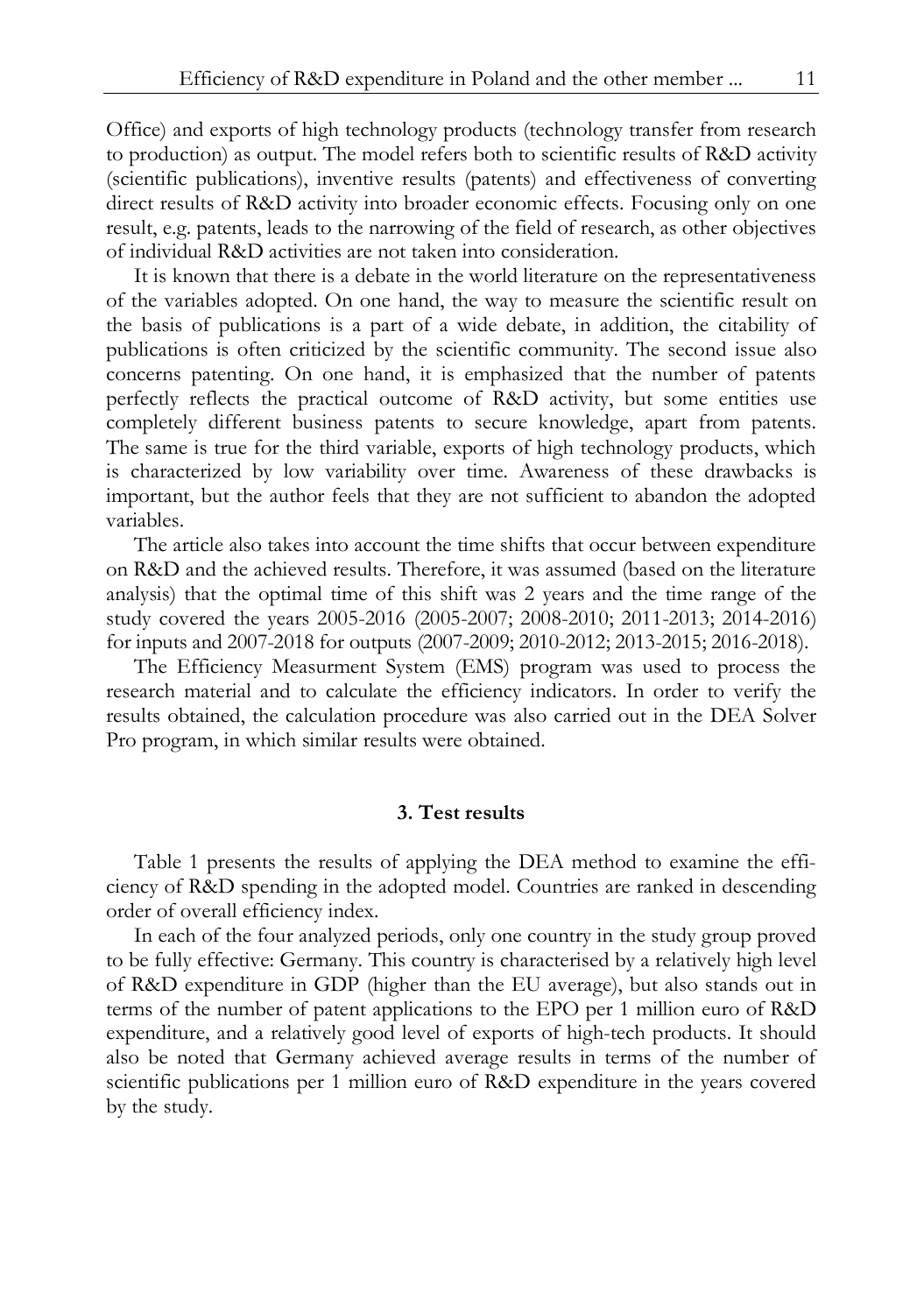# **TABLE 1**

|                |             | <b>Efficiency</b> index | Overall       |              |                     |                |
|----------------|-------------|-------------------------|---------------|--------------|---------------------|----------------|
| Country        | Period<br>L | Period<br>$\mathbf{H}$  | Period<br>III | Period<br>IV | efficiency<br>index | Ranking        |
| Germany        | 1.00        | 1.00                    | 1.00          | 1.00         | 1.00                | $\mathbf{1}$   |
| France         | 0.81        | 0.79                    | 0.8           | 0.86         | 0.815               | $\overline{2}$ |
| Italy          | 0.81        | 0.81                    | 0.75          | 0.76         | 0.7825              | $\overline{3}$ |
| United Kingdom | 0.79        | 0.71                    | 0.79          | 0.79         | 0.77                | $\overline{4}$ |
| Netherlands    | 0.75        | 0.78                    | 0.71          | 0.8          | 0.76                | 5              |
| Cyprus         | 0.66        | 0.7                     | 0.8           | 0.75         | 0.7275              | 6              |
| Denmark        | 0.7         | 0.6                     | 0.8           | 0.8          | 0.725               | $\overline{7}$ |
| Norway         | 0.69        | 0.69                    | 0.74          | 0.75         | 0.7175              | $\,8\,$        |
| Sweden         | 0.65        | 0.72                    | 0.72          | 0.77         | 0.715               | 9              |
| Austria        | 0.69        | 0.7                     | 0.7           | 0.76         | 0.7125              | 10             |
| Malta          | 0.7         | 0.68                    | 0.7           | 0.75         | 0.7075              | 11             |
| Spain          | 0.69        | 0.66                    | 0.75          | 0.73         | 0.7075              | 11             |
| Romania        | 0.69        | 0.66                    | 0.75          | 0.73         | 0.7075              | 11             |
| Belgium        | 0.69        | 0.75                    | 0.66          | 0.73         | 0.7075              | 11             |
| Poland         | 0.76        | 0.65                    | 0.66          | 0.7          | 0.6925              | 15             |
| Hungary        | 0.67        | 0.69                    | 0.7           | 0.7          | 0.69                | 16             |
| Finland        | 0.7         | 0.65                    | 0.65          | 0.72         | 0.68                | 17             |
| Czech Republic | 0.7         | 0.65                    | 0.65          | 0.72         | 0.68                | 17             |
| Bulgaria       | 0.65        | 0.65                    | 0.72          | 0.7          | 0.68                | 17             |
| Portugal       | 0.65        | 0.65                    | 0.69          | 0.7          | 0.6725              | 20             |
| Greece         | 0.63        | 0.67                    | 0.7           | 0.7          | 0.675               | 21             |
| Ireland        | 0.63        | 0.67                    | 0.7           | 0.7          | 0.675               | 21             |
| Slovakia       | 0.66        | 0.65                    | 0.67          | 0.7          | 0.67                | 23             |
| Latvia         | 0.7         | 0.62                    | 0.6           | 0.72         | 0.66                | 24             |
| Slovenia       | 0.65        | 0.62                    | 0.67          | 0.7          | 0.66                | 24             |
| Croatia        | 0.62        | 0.65                    | 0.67          | 0.7          | 0.66                | 24             |
| Lithuania      | 0.5         | 0.42                    | 0.6           | 0.5          | 0.505               | 27             |
| Estonia        | 0.5         | 0.44                    | 0.5           | 0.52         | 0.49                | 28             |
| Luxembourg     | 0.5         | 0.4                     | 0.44          | 0.46         | 0.45                | 29             |

**Performance indicators of the studied countries** 

Source: own elaboration based on: [www 2].

France was ranked second. Its high score is mainly due to intensive patenting activity, despite the moderate level (compared to the surveyed group) of R&D expenditure. The same is the case with Italy, which ranked third.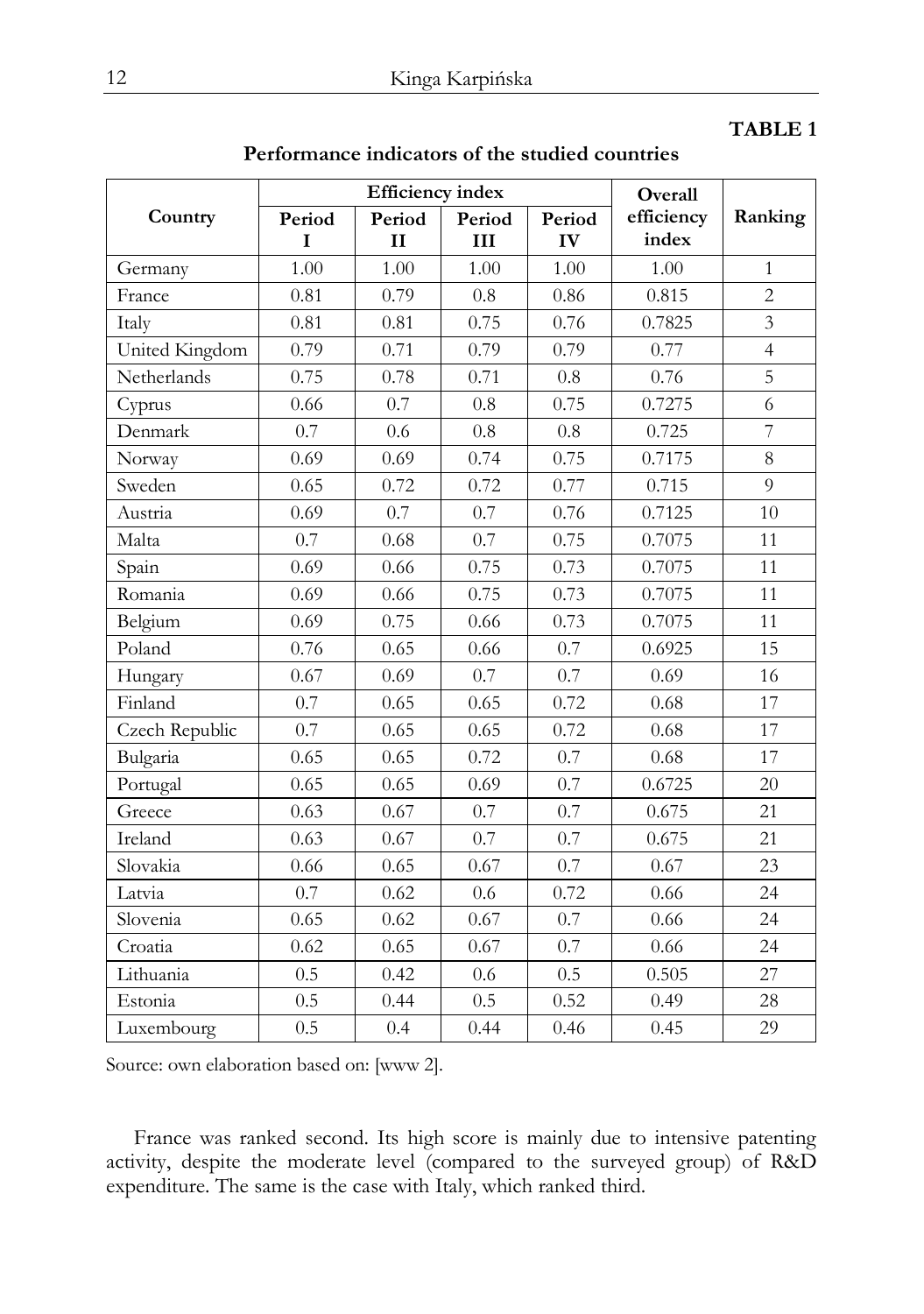Countries with relatively high efficiency (overall efficiency index above 0.75) also include Great Britain and the Netherlands. In the case of these two countries, we can observe a moderate level (in comparison with the surveyed group) of R&D expenditure, but at the same time relatively better results in the number of patents in the case of Great Britain, and exports of high-tech products in the case of the Netherlands.

An interesting case in the group of countries with high efficiency is Cyprus, which is characterised by a low level of expenditure on R&D, but at the same time has the highest number of scientific publications per 1 million euro of expenditure on R&D in the EU in all four analysed periods.

Negatively, three countries in particular stand out from the group (overall efficiency indicator at the level of 0.5 or less): Lithuania, Estonia and Luxembourg. In the case of Lithuania and Estonia one can observe a low level of R&D expenditure and the achieved effects (the number of publications, the number of patent applications and exports of high-tech products) are far below the average of the examined group. On the other hand, in Luxembourg high R&D expenditure can be observed, but very low effects in all three analysed areas.

Poland can be characterized as average in comparison to the other countries in the group. The overall efficiency index in Poland amounted to 0.6925, and was slightly higher than the average for the countries in the surveyed group (0.682). In the efficiency ranking, Poland was ranked 15<sup>th</sup>. In the analyzed period, Poland was characterized by a relatively low level of R&D expenditure in each analyzed period in comparison with the average of the examined group of countries, as well as as in the case of all analyzed effects. Compared to the average of the group, Poland achieves the worst result in the number of patent applications filed (on average of only 30% of applications compared to the average of the group of the examined countries). Undoubtedly, this is one of the key factors that definitely lowers Poland's effectiveness in the European context.

Table 2 shows the characteristics of the performance indicators.

**TABLE 2** 

| <b>Characteristics</b>             | Period I | Period II | Period III | <b>Period IV</b> | Overall<br>efficiency<br>index |
|------------------------------------|----------|-----------|------------|------------------|--------------------------------|
| mean                               | 0.684138 | 0.666552  | 0.699655   | 0.721379         | 0.681964                       |
| standard<br>deviation              | 0.098544 | 0.114807  | 0.099408   | 0.100702         | 0.080601                       |
| coefficient of<br>variation $(\%)$ | $14\%$   | $17\%$    | $14\%$     | $14\%$           | $12\%$                         |

**Synthetic characteristics of efficiency indicators** 

Source: own elaboration based on data from table 1.

The overall efficiency index was 0.682, which means that most of the analyzed countries (16 out of 29) scored better than the average. The average of efficiency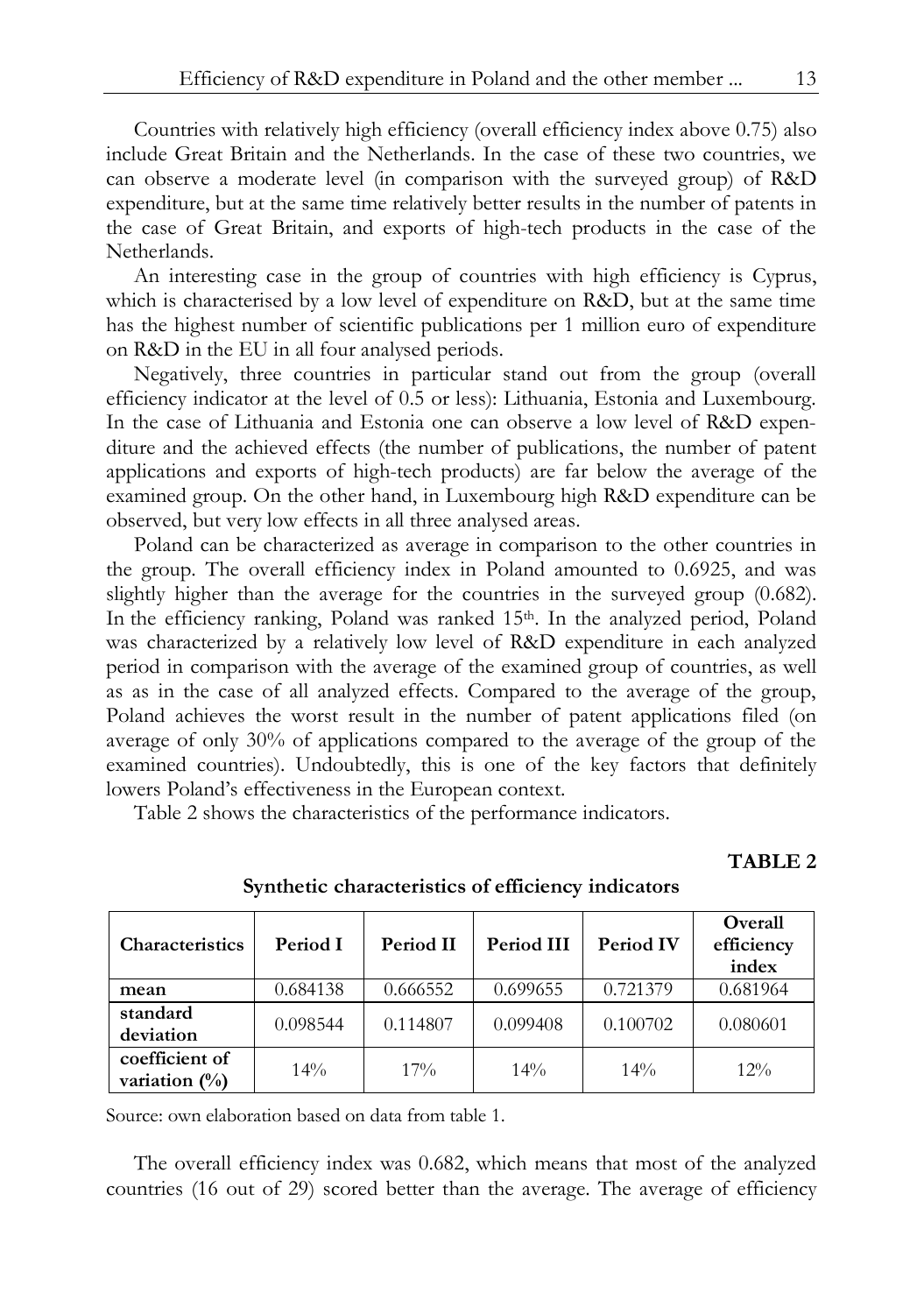ratios in the studied group of countries was 0.684 in the 1st period, 0.667 in the 2nd period, 0.7 in the 3rd period and 0.721 in the last period. On the other hand, observing the values of the coefficient of variation, it can be concluded that the studied group of countries in terms of efficiency of R&D expenditures is not strongly differentiated, as the values of this variable are within 12-17%.

## **4. Conclusions**

The analysis of the results obtained for Poland indicates a significant progress in R&D activity in Poland in the period in question, expressed in a significant increase in gross domestic expenditure on this activity. However, a comparison of Poland's results with those of other EU countries clearly shows the distance between Poland and R&D leaders in the EU. It is worth noting that in the entire analysed period, Poland recorded a value of the R&D intensity indicator below the EU average. Also in terms of expenditure on R&D activity, Poland occupied distant positions among the EU countries

The analysis shows a high variation in the effectiveness of R&D spending in European countries.

The application of the DEA method allowed to determine the effectiveness of R&D expenditure in Poland in comparison with European countries. On the basis of the obtained results, it can be unequivocally stated that only one country in the analysed period is fully effective: Germany. However, there are also several countries with relatively high efficiency, i.e. Great Britain, the Netherlands or France. The countries of Central and Eastern Europe generally obtained worse results, including Poland. In the efficiency ranking Poland was ranked 12th. This is primarily due to the low level of R&D expenditure in each analyzed period, as compared to the average of the studied group of countries. Moreover, in comparison with the group average, Poland achieves the worst result in the number of patent applications filed. Undoubtedly, this is one of the key factors that definitely lowers Poland's effectiveness in the European context.

However, it should be emphasized that Poland achieved an average level of efficiency. During the examined period, many European countries showed much worse results (overall efficiency index of 0.5 or less), e.g. Lithuania, Estonia and Luxembourg.

It should be emphasized that in the presented study there are some limitations associated with the use of the DEA method. Namely, the mentioned method allows taking into account many variables, while in the study a rather modest range of empirical material was taken into account in terms of the number of variables considered. As a result, the main advantage of the DEA method, which is the study of efficiency taking into account many inputs and many outputs, was used to a limited extent. One should also remember about the limitations of the DEA method, such as: high sensitivity of results to erroneous or untypical data in objects considered as efficient, a relative character of object efficiency, sensitivity to the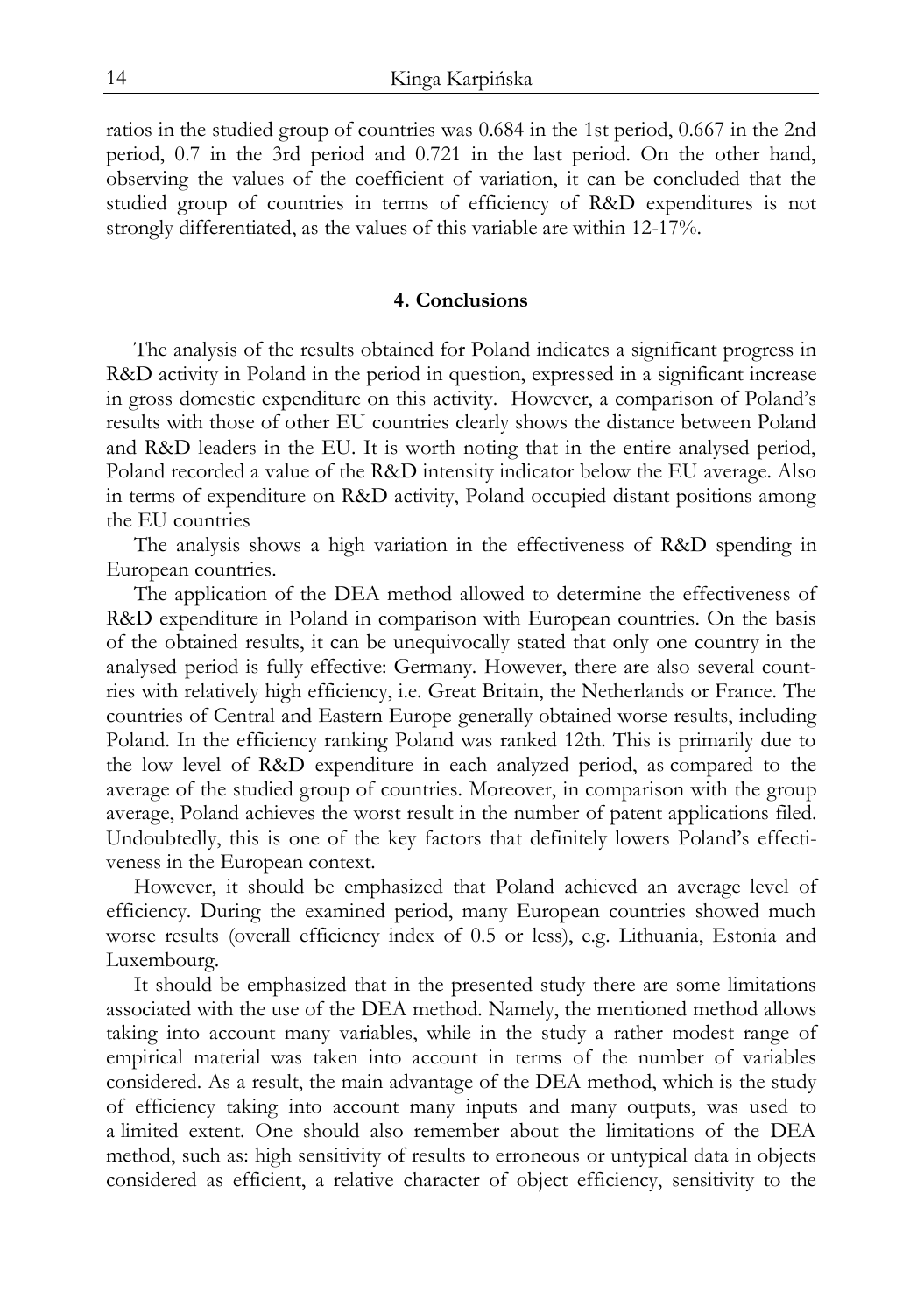number of inputs and effects taken into account (the higher the number of variables, the higher the possibility of finding oneself on the borderline of inefficient unit in reality). Thus, it is advisable to continue research on the effectiveness of R&D expenditures, e.g., using other methods, although it is not easy, as there are no universally recognized measures/variables that allow to unambiguously determine such effectiveness.

## **References**

- Atkinson R.D., Ezell S.J., 2014, *Innovation economics*: *the race for global advantage*, Yale University Press, New Haven.
- Baran J., Pietrzak M., Pietrzak P., 2015, *Efektywność funkcjonowania publicznych szkół wyższych, "*Optimum. Studia Ekonomiczne", nr 4(76), s. 169-175, DOI: 10.15290  $\sqrt{$  ose.2015.04.76.11.
- Cefis E., Marsili O., 2006, *Survivor: the role of innovation in firms' survival*, "Research Policy", vol. 35(5), pp. 626-641, DOI: 10.1016/j.respol.2006.02.00.
- Cooper W.W., Seiford L.M., Tone K., 2007, *Data envelopment analysis. A comprehensive text with models, applications, references and DEA-solver software*, Kluwer Academic Publishers, Boston.
- Ćwiąkała-Małys A., Nowak W., 2009, Sposoby klasyfikacji modeli DEA, "Badania Operacyjne i Decyzje", nr 19(3), s. 5-18.
- Farrell M.J., 1957, *The Measurement of productive efficiency*, "The Journal of the Royal Statistical Society", vol. 120(3), pp. 253-261, DOI: 10.2307/2343100.
- Francik A., Pocztowski A., 1991, *Procesy innowacyjne,* Wydawnictwo Akademii Ekonomicznej w Krakowie, Kraków.
- Fu X., Yang Q.G., 2009, *Exploring the cross-country gap in patenting: a stochastic frontier approach,* "Research Policy", vol. 38, pp. 1207-1213, DOI: 10.1016/j.respol.2009. 05.005.
- Grabińska B., Grabiński K., 2018, *Wpływ nakładów na badania i rozwój na rentowność*  przedsiębiorstw, "Zeszyty Teoretyczne Rachunkowości", nr 152(96), s. 43-62.
- Guzik B., 2009, *Podstawowe możliwości analityczne modelu CCR DEA*, "Badania Operacyjne i Decyzje", nr 1, s. 55-65.
- Helta M., 2009, *Zastosowanie metody DEA do opracowania rankingu efektywności spółek*  Agencji Nieruchomości Rolnych w 2006 roku, "Roczniki Nauk Rolniczych", nr 96(3), s. 107-111.
- Kao J.L., Lu Ch.J., Chiu Ch.Ch., 2011, *Efficiency measurement using independent component analysis and data envelopment analysis*, "European Journal of Operational Research", vol. 210(2), pp. 310-317, DOI: 10.1016/j.ejor.2010.09.016.
- Kocher M., Luptacik M., Sutter M., 2006, *Measuring productivity of research in economics: A cross-country study using DEA,* "Socio-Economic Planning Sciences", vol. 40(4), pp. 314-321.
- Kosmaczewska J.*,* 2011, *Analiza efektywności gospodarowania gmin wiejskich w kontekście*  rozwoju funkcji turystycznej z wykorzystaniem metody DEA, "Zeszyty Naukowe SGGW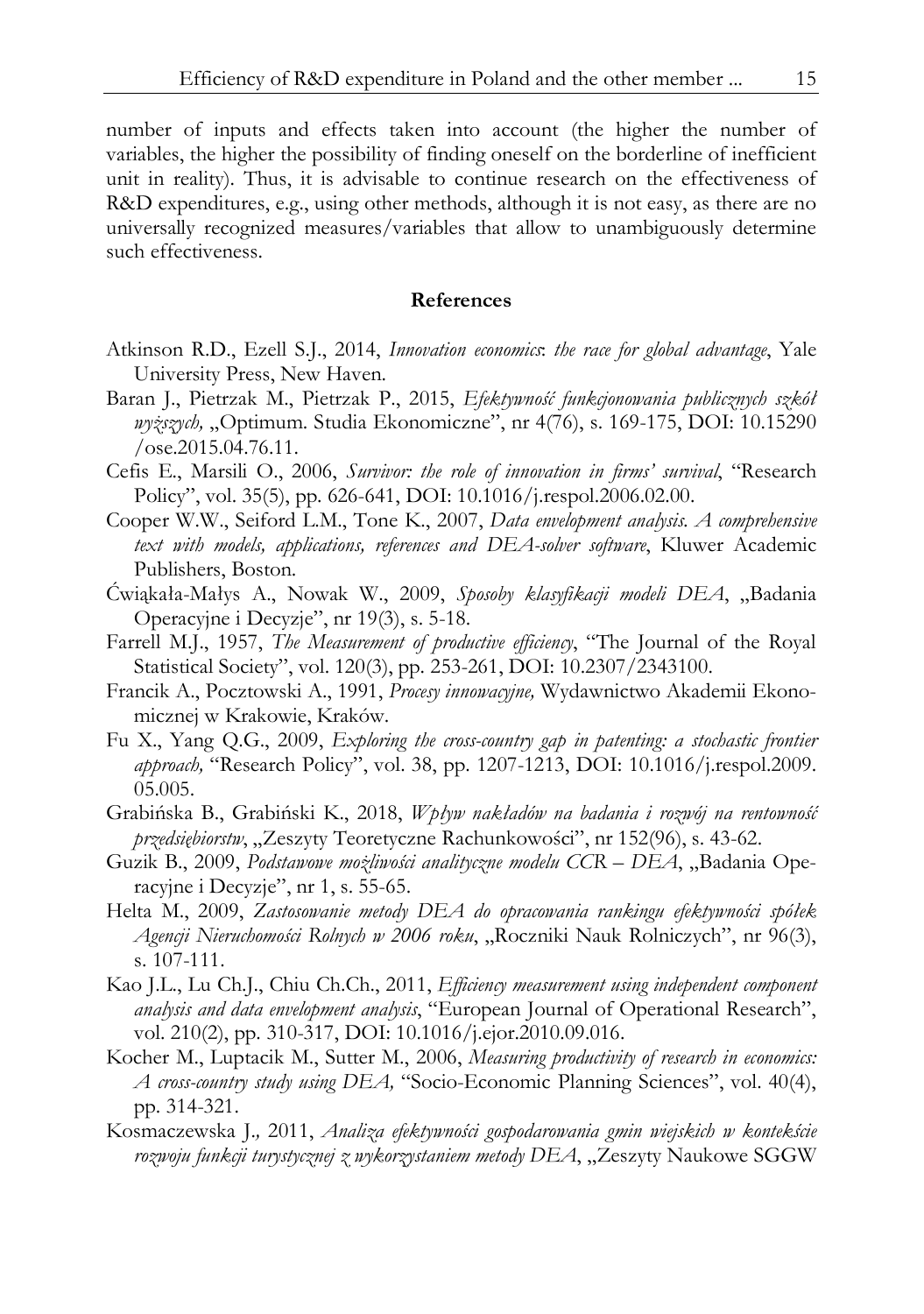w Warszawie. Ekonomika i Organizacja Gospodarki Żywnościowej", nr 90, s. 131-141.

- Lee H.Y., Park Y.T., 2005, *An international comparison of R&D efficiency: DEA approach,* "Asian Journal of Technology Innovation", vol. 13(2), pp. 207-222, DOI: 10. 1080/19761597.2005.9668614.
- Medda G., Piga C., 2014, *Technological spillovers and productivity in Italian manufacturing firms*, "Journal of Productivity Analysis", vol. 41(3), pp. 419-434, DOI: 10.1007/ s11123-013-0351-1.
- Mielnik M., Szambelańczyk J., 2006, *Ocena efektywności banków spółdzielczych w Polsce w latach 1997-2003 (dla czterech celów działalności)*, "Bezpieczny Bank", nr 1(30), s. 3-27.
- Nazarko J., Chrabołowska J., 2005, *Benchmarking w ocenie efektywności krajowych spółek dystrybucyjnych energii elektrycznej*, "Prace Naukowe Akademii Ekonomicznej im. Oskara Langego we Wrocławiu. Taksonomia", nr 12(1076), s. 38-47.
- Nazarko J., Jakuszewicz I., Urban J., 2008, *Metoda DEA w analizie jednostek produkcyjnych*, [w:] *Narzędzia informatyczne w zarządzaniu i inżynierii produkcji,* Nazarko J., Kiełtyka L., Difin, Warszawa.
- Nordhaus W.D., Samuelson P.A., 1995, *Ekonomia I*, WN PWN, Warszawa.
- Piotrowska E., Roszkowska E., 2014, *Wielowymiarowa analiza poziomu działalności B+R w Polsce w latach 2005-2011*, "Optimum. Studia Ekonomiczne", nr 1(67), s. 153-183.
- *Podręcznik Frascati. Proponowane procedury standardowe dla badań statystycznych w zakresie działalności badawczo-rozwojowej*, 2006, MNiSW, Warszawa.
- *Podręcznik Oslo. Zasady gromadzenia i interpretacji danych dotyczących innowacji*, 2006, MNiSW, Warszawa.
- Roll Y., Hayuth Y., 1993, *Port performance comparison applying data envelopment analysis (DEA)*, "Maritime Policy and Management", vol. 20(2), pp. 153-161, DOI: 10. 1080/03088839300000025.
- Rousseau S., Rousseau R., 1997, *Data envelopment analysis as a tool for constructing scientometric indicators,* "Scientometrics", vol. 40(1), pp. 45-56, DOI: 10.1007/ BF0245 9261.
- *Science, technology and industry outlook 2000*, 2000, OECD Publishing, Paris.
- Sharma S., Thomas V.J., 2008, *Inter-country R*&*D efficiency analysis: an application of data envelopment analysis,* "Scientometrics", vol. 76(3), pp. 483-490, DOI: 10.1007/s111 92-007-1896-4.
- Thanassoulis E., 2003, *Introduction to the theory and application of data envelopment analysis: a foundation text with integrated software*, Kluwer Academic Publishers.
- Thomas V.J., Jain S.K., Sharma S., 2009, *Analyzing R*&*D efficiency in Asia and the OECD: an application of the malmquist productivity index,* Atlanta Conference on Science and Innovation Policy, Conference Paper, Atlanta, DOI: 10.1109/acsip.2009.5367816, https://ur.booksc.eu/book/35571254/540cca [date of entry: 14.07.2021].
- Usai S., Dettori B., Gagliardini E., 2013, *A country-level knowledge production analysis with parametric and non parametric methods,* "Search Working Paper" vol. 4(03), pp. 1-26.
- Wang E.C., Huang W., 2007, *Relative efficiency of R*&*D activities: a cross-country study accounting for environmental factors in the DEA approach,* "Research Policy", vol. 36(2), pp. 260-273, DOI: 10.1016/j.respol.2006.11.004.